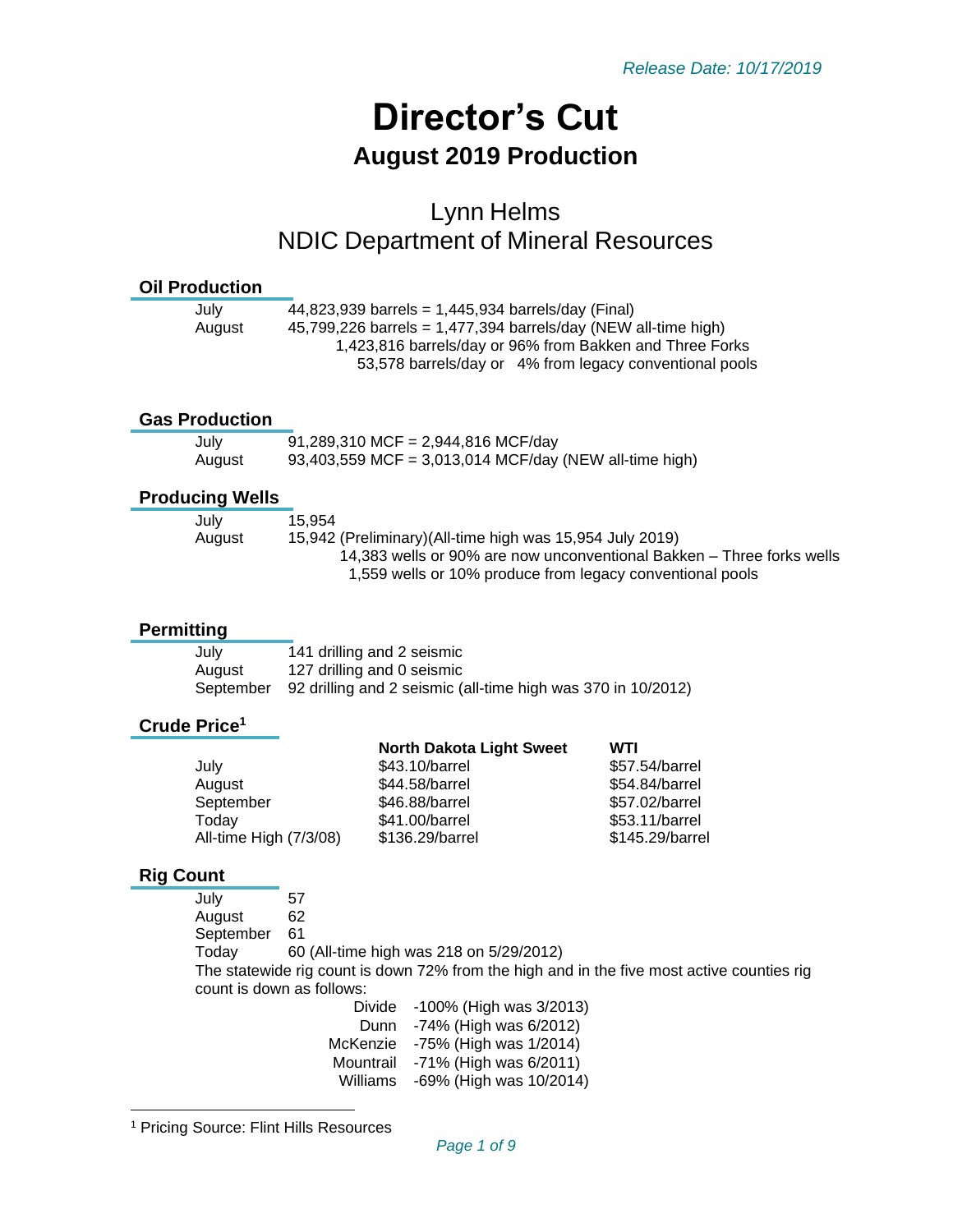# **Fort Berthold Reservation Activity**

|                                            | Total               | Fee Land            | <b>Trust Land</b>   |
|--------------------------------------------|---------------------|---------------------|---------------------|
| Oil Production                             | 335,475 barrels/day | 101,777 barrels/day | 233,698 barrels/day |
| <b>Drilling Rigs</b>                       | 15                  |                     | 9                   |
| <b>Active Wells</b>                        | 2.242               | 597                 | 1.645               |
| Waiting on<br>completion                   | 161                 |                     |                     |
| <b>Approved Drilling</b><br><b>Permits</b> | 427                 | 70                  | 357                 |
| <b>Potential Future</b><br>Wells           | 4.310               | 1.167               | 3.143               |

## **Drilling and Completions Activity**

The drilling rig count was very stable in the mid-sixties for the first half of the year. Operators have shifted to incremental increases and decreases based on oil price, capital availability, and gas capture. Operators have implemented plans to use 2-5 fewer rigs second half of 2019 based on oil price, capital availability, and infrastructure constraints.

The number of well completions has become variable again due to oil price, gas capture, workforce, and weather:

| June   | 123 (Final)      |
|--------|------------------|
| July   | 128 (Revised)    |
| August | 72 (Preliminary) |

91% of drilling targets the Bakken and Three Forks formations.

From end of July to end of August:

- **•** Estimated wells waiting on completion<sup>2</sup> is 916 (Down 14)
- **Estimated inactive well count<sup>3</sup> is 1,613 (Down 62)**

Lower crude oil price, gas capture, workforce, and competition with the Permian and Anadarko shale oil plays for capital continue to limit drilling rig count. Utilization rate for rigs capable of 20,000+ feet is 50-60% and for shallow well rigs (7,000 feet or less) 35-45%.

Drilling permit activity is normal. Operators continue to maintain a permit inventory that will accommodate varying oil prices for the next 12 months.

Rigs actively drilling on federal surface in the Dakota Prairie Grasslands is unchanged at two.

 $2$  The number of wells waiting on completions is an estimate on the part of the director based on idle well count and a typical five year average. Neither the State of North Dakota, nor any agency officer, or employee of the State of North Dakota warrants the accuracy or reliability of this product and shall not be held responsible for any losses caused by this product. Portions of the information may be incorrect or out of date. Any person or entity that relies on any information obtained from this product does so at his or her own risk.

<sup>3</sup> Includes all well types on IA and AB statuses: **IA** = Inactive shut in >3 months and <12 months;

**AB** = Abandoned (Shut in >12 months)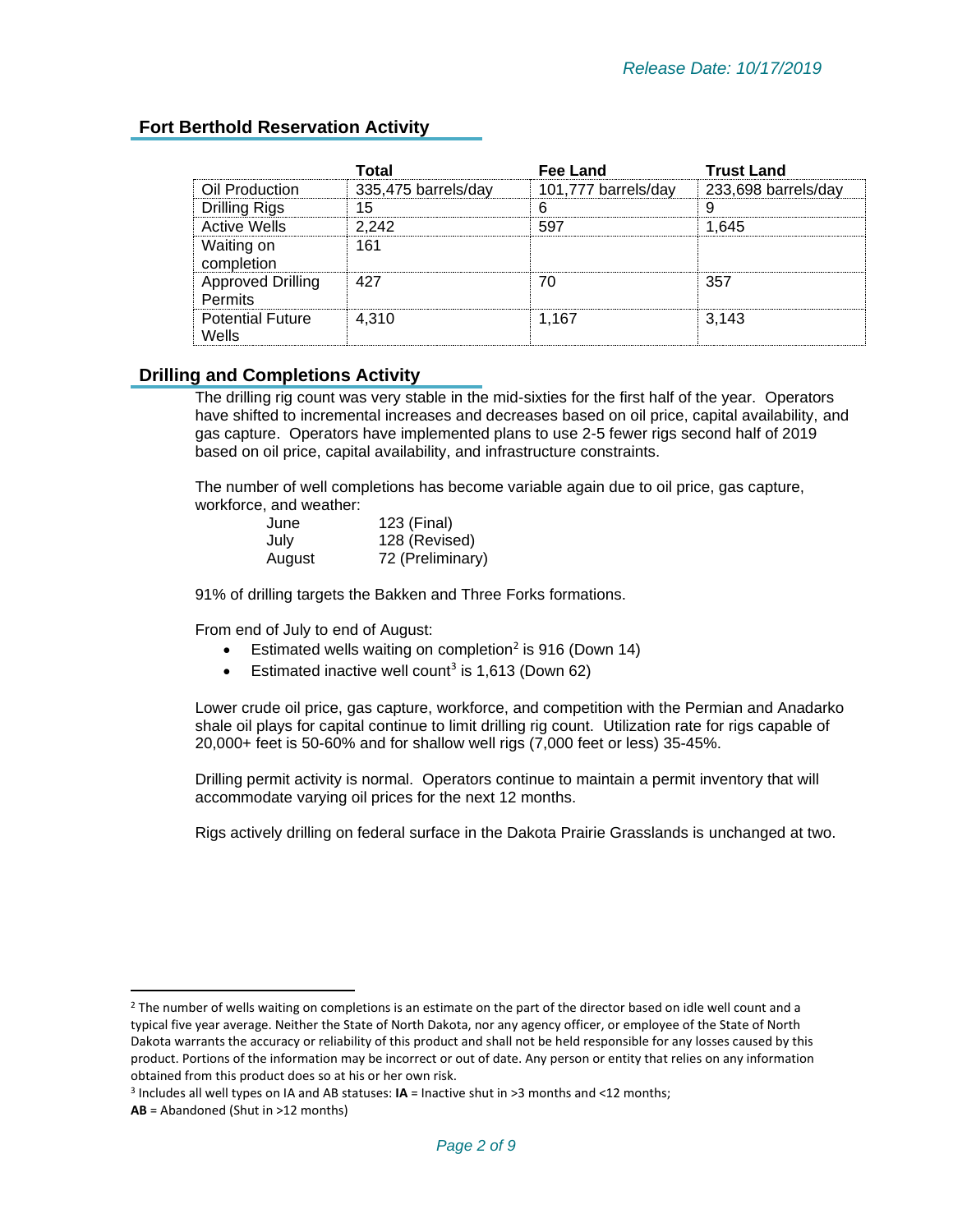#### **Seismic**

Seismic activity is very slow.

| <b>Active Surveys</b> | Recording NDIC Reclamation Projects | : Remediating<br><b></b> | Susnended | 11ττρι |
|-----------------------|-------------------------------------|--------------------------|-----------|--------|
|                       |                                     |                          |           |        |

#### **Gas Capture**

US natural gas storage decreased to the five-year average indicating little potential for price improvement in the future. North Dakota shallow gas exploration could be economic at future gas prices but is not at the current price.

The price of natural gas delivered to Northern Border at Watford City is up \$.15 at \$1.92/MCF. This results in a current oil to gas price ratio of 21 to 1. The statewide gas flared volume from July to August decreased 93,402 MCF to 577,259 MCF per day and percent flared decreased to 19% with a Bakken capture percentage of 81%.

The historical high flared percent was 36% in 09/2011.

| July captured     | 70,498,855 MCF = 2,274,157 MCF/day                     |
|-------------------|--------------------------------------------------------|
| August captured   | 75,508,546 MCF = 2,435,760 MCF/day (NEW All-time high) |
| Statewide         | 81%                                                    |
| Statewide Bakken  | 81%                                                    |
| Non-FBIR Bakken   | 83%                                                    |
| FBIR Bakken       | 75%                                                    |
| Trust FBIR Bakken | 75%                                                    |
| Fee FBIR          | 76%                                                    |
|                   |                                                        |

The Commission has established the following gas capture goals:

- 74% October 1, 2014 through December 31, 2014
- 77% January 1, 2015 through March 31, 2016
- 80% April 1, 2016 through October 31, 2016
- 85% November 1, 2016 through October 31, 2018
- 88% November 1, 2018 through October 31, 2020
- 91% Beginning November 1, 2020

#### **Crude Oil Markets**

OPEC and Russia have agreed to production restrictions needed to balance Venezuela's export collapse, US sanctions on Iran, and the slowing world economy. Futures markets and EIA continue to anticipate crude oil oversupply through year end 2020. US crude oil inventories are continue to anticipate cruce on overage and increasing.<br>now well above the long term average and increasing.<br>million barris per day



Crude oil takeaway capacity including rail deliveries to coastal refineries is more than adequate, but Washington state Senate Bill 5579 threatens to disrupt 150,000-200,000 barrels per day.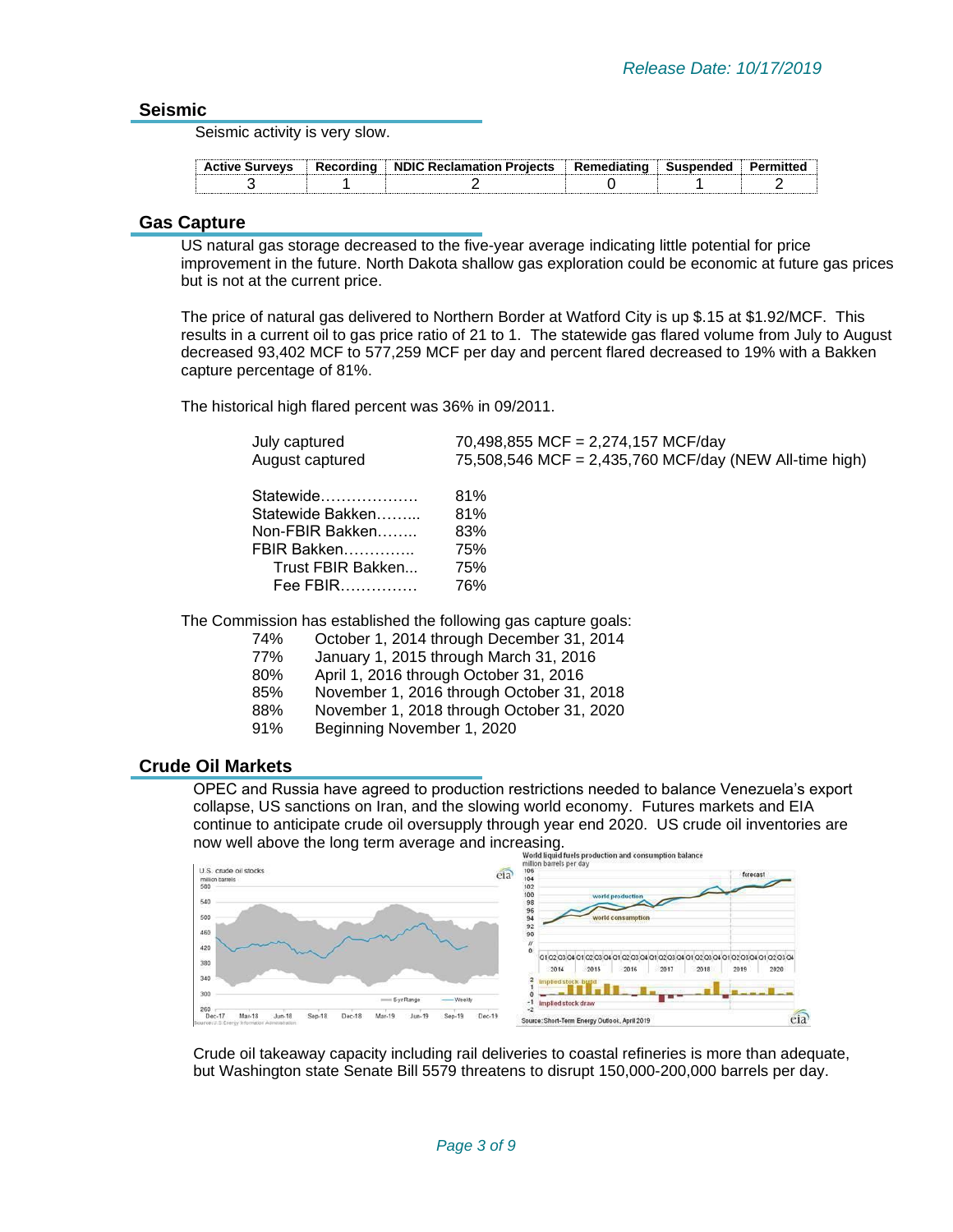### **Bureau of Indian Affairs**

**BIA** has published a new final rule to update the process for obtaining rights of way on Indian land. The rule was published 11/19/15 and became effective 12/21/15. The final rule can be found at [https://www.federalregister.gov/articles/2015/11/19/2015-28548/rights-of-way-on-indian](https://www.federalregister.gov/articles/2015/11/19/2015-28548/rights-of-way-on-indian-land)[land.](https://www.federalregister.gov/articles/2015/11/19/2015-28548/rights-of-way-on-indian-land) On 3/11/16, the Western Energy Alliance filed a complaint and motion for a temporary restraining order and/or a preliminary injunction. On 4/19/16, the US District court for the District of North Dakota issued an order denying the motion for a preliminary injunction. New valuation requirements have resulted in increased delays since 1/1/19.

### **Bureau of Land Management**

**BLM** published a new final rule 43 CFR Parts 3100, 3160 and 3170 to update and replace its regulations on venting and flaring of natural gas effective 1/17/16. The final rule can be viewed online at [https://www.blm.gov/programs/energy-and-minerals/oil-and-gas/operations-and](https://www.blm.gov/programs/energy-and-minerals/oil-and-gas/operations-and-production/methane-and-waste-prevention-rule)[production/methane-and-waste-prevention-rule](https://www.blm.gov/programs/energy-and-minerals/oil-and-gas/operations-and-production/methane-and-waste-prevention-rule). North Dakota, Wyoming, Montana, Western Energy Alliance, and IPAA filed for a preliminary injunction to prevent the rule going into effect until the case is settled. A hearing in Casper, Wyoming was held 1/6/17. On 1/16/17 the court denied all of the petitioners' motions for preliminary injunctions. **On 2/3/17 the US House of Representatives voted 221-191 to approve a Congressional Review Act resolution against the rule.** On 3/28/17 President Trump issued an executive order which in part directs "The Secretary of the Interior shall review the following final rules, and any rules and guidance issued pursuant to them, for consistency with the policy set forth in section 1 of this order and, if appropriate, shall, as soon as practicable, suspend, revise, or rescind the guidance, or publish for notice and comment proposed rules suspending, revising, or rescinding those rules:". This rule is included in the list as item (iv). North Dakota plans to continue active participation in the litigation of this rule until the BLM takes final action eliminating the rule. **On 5/10/17 the Senate voted 51 to 49 against the CRA, allowing the rule to remain in effect.** On 6/27/17 U.S. D. Ct. Judge Skavdahl granted BLM's motion to extend the merits briefing schedule by 90 days, based on BLM's APA 705 stay and BLM's representations regarding its plans to reconsider the VF Rule. Opening briefs were filed 7/3/17. On 7/5/17 California and New Mexico sued BLM in the U.S. District Court for the Northern District of California, seeking a declaratory judgement that BLM's APA 705 stay was illegal and vacating the stay. The relief they request would vacate the stay of the January 2018 compliance et al deadlines, bringing them all back into force. BLM officials encouraged North Dakota to intervene. On 7/12/17 a group of NGOs including the Fort Berthold Protectors of Water and Earth Rights filed a separate suit against the BLM in federal court in the U.S. District Court for the Northern District of California, seeking a declaratory judgement that BLM's APA 705 stay was illegal and vacating the stay. California and New Mexico, along with various environmental groups, have challenged BLM's stay in the Northern District of California, and filed a motion for summary judgment on 7/26/17. On 8/24/17 North Dakota filed a response supporting BLM's motion, a motion to intervene, and a motion to change venue to Wyoming in an attempt to prevent all of the litigation regarding the timing of the Flaring Rule, including the future rulemakings further extending compliance deadlines that BLM has stated that it intends to publish, could end up in front of the magistrate judge in the Northern District of California instead of Judge Skavdahl in Wyoming. On 10/04/17 the federal magistrate judge in the Northern District of California granted the summary judgement motion by California, New Mexico, and several NGOs throwing out BLM's administrative and temporary postponement of several of the future rules compliance dates/obligations. On 10/05/17 the BLM issued a Federal Register Notice for a proposed rule that if finalized will delay certain requirements of the BLM Rule until January 17, 2019. North Dakota submitted comments to (1) support BLM's decision to delay certain compliance requirements and (2) continue to make the record that BLM exceeded its authority to promulgate the rule in the first place with particular emphasis on the specific/unique North Dakota considerations at issue. NDIC comments are available at [http://www.nd.gov/ndic/ic-press/dmr-blm-comments17-11.pdf.](http://www.nd.gov/ndic/ic-press/dmr-blm-comments17-11.pdf) BLM, the states of CA & NM, and the NGOs supporting the current final rule were granted an extension to file response briefs to December 11<sup>th</sup> in the WY court. Oral arguments are scheduled on December 18<sup>th</sup>. Judge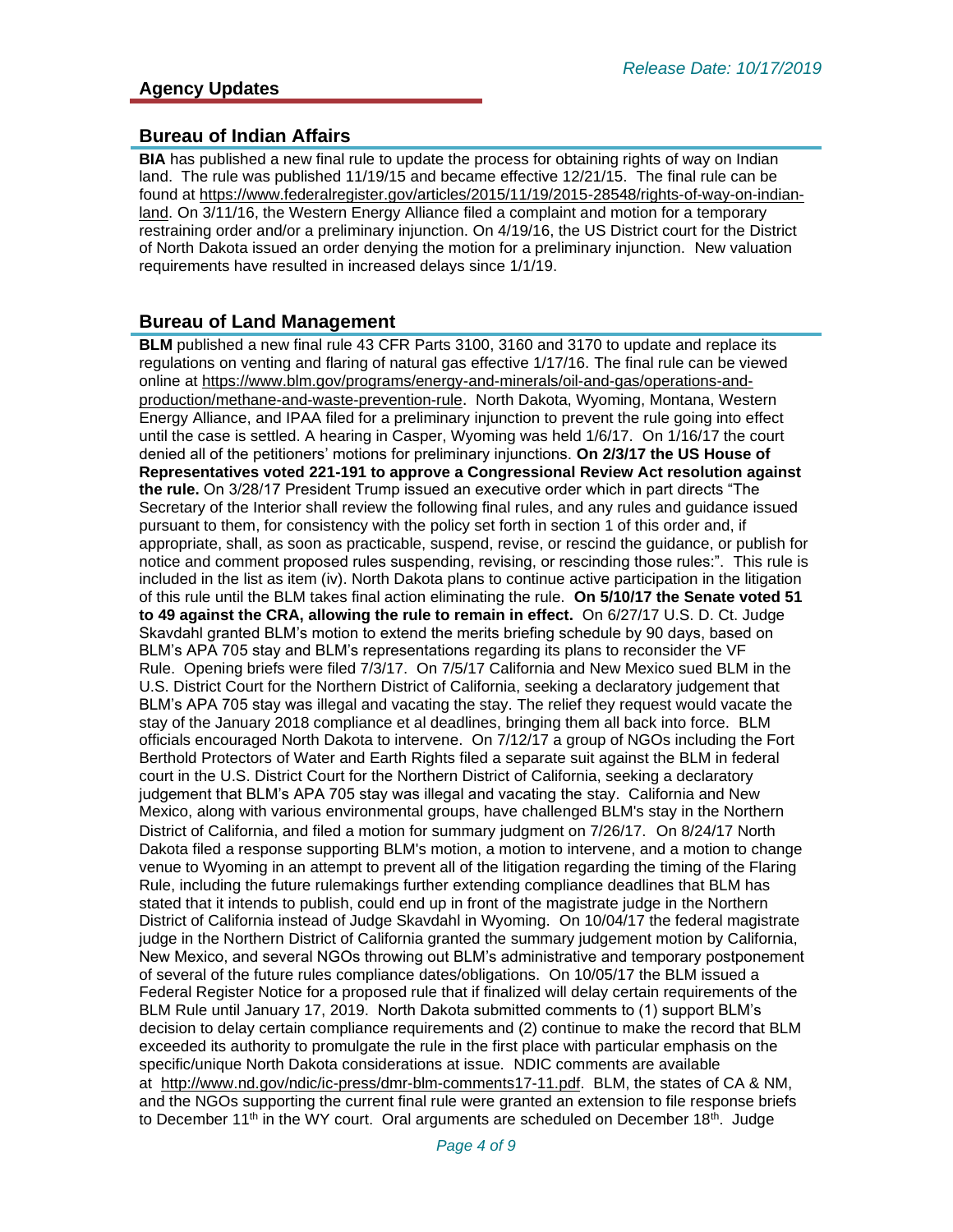Skavdahl has indicated he wishes to decide the merits of this case before the major compliance requirements of the current final rule take effect in January of 2018. On 11/29/17 North Dakota filed a response to industry petitioner's motion for a preliminary injunction supporting a preliminary or permanent injunction. On 12/4/17 USDOJ petitioned the 9<sup>th</sup> US Judicial Circuit Court in San Francisco to review and overturn the Northern District of California court's November decision ordering the US Bureau of Land Management to make oil and gas producers comply with the methane emissions requirements while the rules are being reviewed. Briefs in favor of the industry preliminary injunction motion are due on 12/18/17 and briefs responding to BLM's motion to stay the litigation are due on 1/5/18. On 12/7/17 BLM published a rule in the Federal Register delaying the methane regulation until January 2019, saying the previous rule is overly burdensome to industry. Officials said the delay will allow the federal Bureau of Land Management time to review the earlier rule while avoiding tens of millions of dollars in compliance costs to industry that may turn out to be unnecessary. On 12/19/17 BLM was sued by California, New Mexico, and a large group of NGOs in the Northern District of California federal court over the 12/7/17 rule extending certain compliance dates in BLM's 2016 Rule. The complaint requests that BLM's extension rule be set aside and the provisions it relates to reinstated. On 12/26/17 BLM filed a motion seeking to stay the litigation in the U.S. District Court case in WY and to vacate the January 5 briefing deadline, a motion in which the industry trade associations and Montana and Wyoming joined. North Dakota and Texas filed a short response on 12/27/17 asking the Court to deny the motion or allow until 1/12/18 to fully respond to BLM's holiday week motion. On 12/29/17 the Wyoming district court granted BLM's motion to stay the 2016 Rule challenge litigation. On 2/22/18 BLM published a new rule proposal to revise the 2016 final Waste Prevention Rule (also known as the venting and flaring rule). The proposed rule would eliminate duplicative regulatory requirements and re-establish long-standing requirements that the 2016 final rule sought to replace. While the proposed rule is open for public comment generally, the Federal Register notice specifically requests comment on ways that the BLM can reduce the waste of gas by incentivizing the capture, reinjection, or beneficial use of the gas. Public comments on this proposed rule were due to the BLM on or before 4/23/18. NDIC comments can be viewed at [http://www.nd.gov/ndic/ic-press/blm%20comments%20180417.pdf.](http://www.nd.gov/ndic/ic-press/blm%20comments%20180417.pdf) On 2/22/18 Judge Orrick in the Northern District of California entered a preliminary injunction against the BLM's "Suspension Rule" which suspended for one year certain compliance deadlines in BLM's Venting and Fairing Rule. Judge Orrick also denied North Dakota's motion to transfer the case to the District of Wyoming where Judge Skavdahl had stayed the original rule on the grounds that parties were protected by the Suspension Rule. The immediate effect of this decision was to reinstate the BLM Venting and Fairing Rule in full, along with compliance deadlines that became effective January 17, 2018, and remove the protections relied upon by Judge Skavdahl the District of Wyoming case. On 3/7/18 U.S. District Court Judge Skavdahl granted the North Dakota/Texas Motion to lift the stay in the challenge to the BLM's Venting & Flaring Rule. The California Court explicitly adopted North Dakota's central position in intervention - stating that "I express no judgment whatsoever in this opinion on the merits of the [V&F] Rule," showing great deference to Judge Skavdahl and the existing case in his Court and rejecting the California, NM, and NGOs request to uphold the V&F Rule. Judge Skavdahl's Lift Stay Order gives BLM until March 14 to file its response to North Dakota/Texas, as well as to the motions filed by Wyoming/Montana and Industry, with reply briefs due March 21. Wyoming/Montana are seeking a partial stay of the VF Rule under Section 705, and Industry is seeking a partial Preliminary Injunction of the Rule. On 4/4/18 U.S. District Judge Skavdahl issued an order granting Wyoming's request for a partial stay of the Rule under Section 705 of the APA. The Court's limited Stay Order provides immediate relief to industry, but the balance of the Rule, including BLM's unlawful exercise of authority over State and private mineral interests through an overinclusive application of communitization remains. The Court denied the North Dakota/Texas motion to move forward to complete briefing on the merits, and also denied industry's motion for a preliminary injunction. The Court expressed frustration with " the administrative dysfunction" reflected by this case as it ping-pongs between the District Courts of Wyoming and the N.D. of CA and BLM's various attempts to delay, rescind or replace the Rule, concluding that "going forward on the merits at this point remains a waste of judicial resources and disregards prudential ripeness concerns." On 4/5/18 15 NGOs filed a Notice of Appeal with the 10th Circuit. California & New Mexico followed suit on 4/5/18 and have now also filed an appeal with the 10th Circuit. On  $9/12/18$  North Dakota filed a brief in the 10<sup>th</sup> Circuit Court of Appeals urging the Court, if it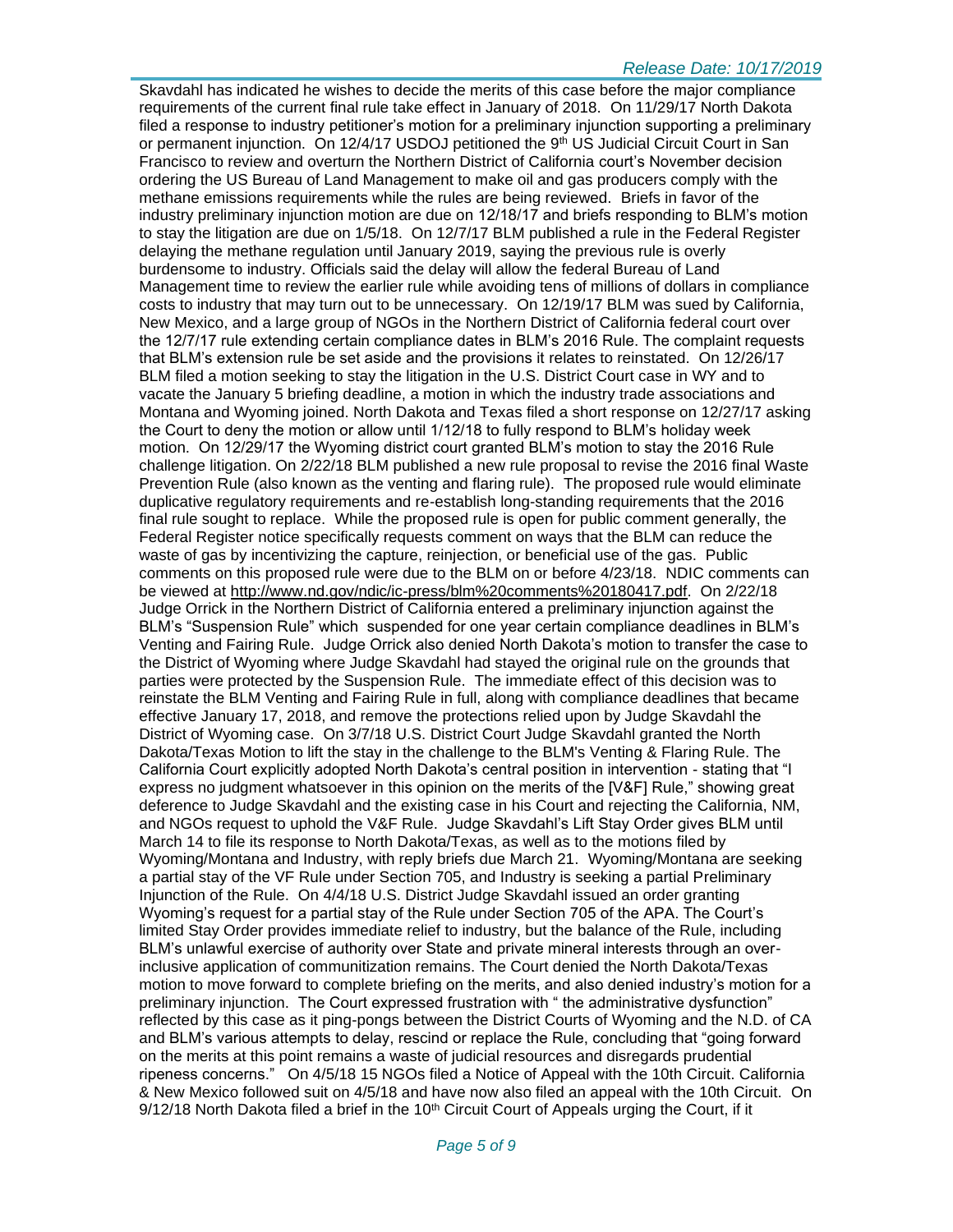chooses to reverse the Wyoming district court's Stay Order, to remand the case back to the Wyoming district court with direction to finish this protracted legal process by promptly proceeding to a ruling on the merits. On 9/18/18 BLM issued their final rule revising the Obama-era Waste Prevention Rule, also referred to as the venting and flaring rule. The new rule will better align venting and flaring regulations with President Trump's priorities on energy development, job creation, and reduced compliance costs. These changes will also allow BLM to recognize existing state regulatory efforts and avoid duplicative requirements. In response to comments and after further consideration, the BLM made the following modifications to the proposed rule in this final rule: (1) Clarification that the 24-hour limit on royalty-free flaring during downhole well maintenance and liquids unloading in § 3179.104 applies "per event"; (2) Addition of a standard for "applicable rules, regulations, or orders" of a State regulatory agency or tribe in § 3179.201(a); and (3) Addition of a provision allowing for tribes to seek BLM approval to have tribal rules apply in place of any or all of the provisions of subpart 3179. The revised rule goes into effect on 11/27/18. On 9/28/18 a coalition of 17 conservation and tribal citizen groups filed a lawsuit challenging the decision to revise the Bureau of Land Management's Waste Prevention Rule, stating that the rule violates a number of existing federal policies. The states of New Mexico and California also filed a lawsuit challenging BLM's action. The BLM and NDIC have reached an impasse on negotiations for an agreement to implement section 3179.201, but continue to communicate regarding possible ways to resolve the disagreement.

**BLM** revised final regulations for hydraulic fracturing on federal and Indian lands were published in the CFR on 3/26/15 and they were scheduled to go into effect 6/24/15. North Dakota, Colorado, Utah, Wyoming, Western Energy Alliance, and IPAA filed for a preliminary injunction to prevent the rules going into effect until the case is settled. Following a lengthy hearing in Casper, Wyoming on 6/23/15, the court issued a stay on the rules. On 9/30/15 the court granted a preliminary injunction, preventing the rules from being enforced until litigation on the rule is final. The 10<sup>th</sup> Circuit Court of Appeals issued an order  $3/10/16$  denying the industry alternative motion for a stay. On 6/21/16 the court found the rule to be unlawful and ordered it set aside. The plaintiffs filed a motion with the US Court of Appeals for the Tenth Circuit to dismiss the appeal of the preliminary injunction. The Department of Justice on behalf of the BLM and the intervening environmental groups filed an appeal of the decision on the rule and oppose the motion to dismiss the appeal of the preliminary injunction. The North Dakota Response Brief to the US Court of Appeals for the Tenth Circuit was filed 9/15/16. NDIC comments on the rule can be found at<http://www.nd.gov/ndic/ic-press/BLM-comments-120625.pdf>. On 3/28/17 President Trump issued an executive order which in part directs "The Secretary of the Interior shall review the following final rules, and any rules and guidance issued pursuant to them, for consistency with the policy set forth in section 1 of this order and, if appropriate, shall, as soon as practicable, suspend, revise, or rescind the guidance, or publish for notice and comment proposed rules suspending, revising, or rescinding those rules". This rule is included in the list as item (i). On 5/4/2017 BLM filed a request asking the court to hold the appeal in abeyance as it will "soon" initiate a rulemaking process to revise or rescind the 2015 Rule, that it had the authority to issue the Rule, but conceding that the Rule does not reflect BLM's current priorities or policies, as reflected in certain recent Presidential Executive Orders. After the BLM submitted its filings the 10th Circuit Court Appeals immediately directed the petitioners (including North Dakota) and the intervenors to file briefs by 6/5/17 to respond to BLM's position. Two amicus groups that submitted merits briefs (the law school professors and former DOI officials) filed supplemental amicus briefs on the questions posed by the Court following the change of Administrations. The Court's Supplemental Order authorized the filing of these additional amicus briefs. Both briefs seek to capitalize on the BLM's continued insistence that it had the authority to issue the Rule (but concede that the 2015 HF Rule does not reflect BLM's current priorities or policies as reflected in certain recent Presidential Executive Orders). The two amicus groups solicit the Court to rule on the merits of the BLM and NGO appeals and to overturn the District Court decision, actually asking the Court to issue an advisory opinion on the BLM's authority. In addition to addressing the NGO arguments, North Dakota will respond to these two briefs in the context that all three parties are asking the Court to do what it is prohibited from doing by Article III of the U.S. Constitution. North Dakota filed a response brief 6/20/17 in support of the BLM action to put the rule in abeyance and take final action vacating the rule. Oral arguments before the  $10<sup>th</sup>$  Circuit took place 7/27/17. A recording of the oral arguments is now available on the home page of the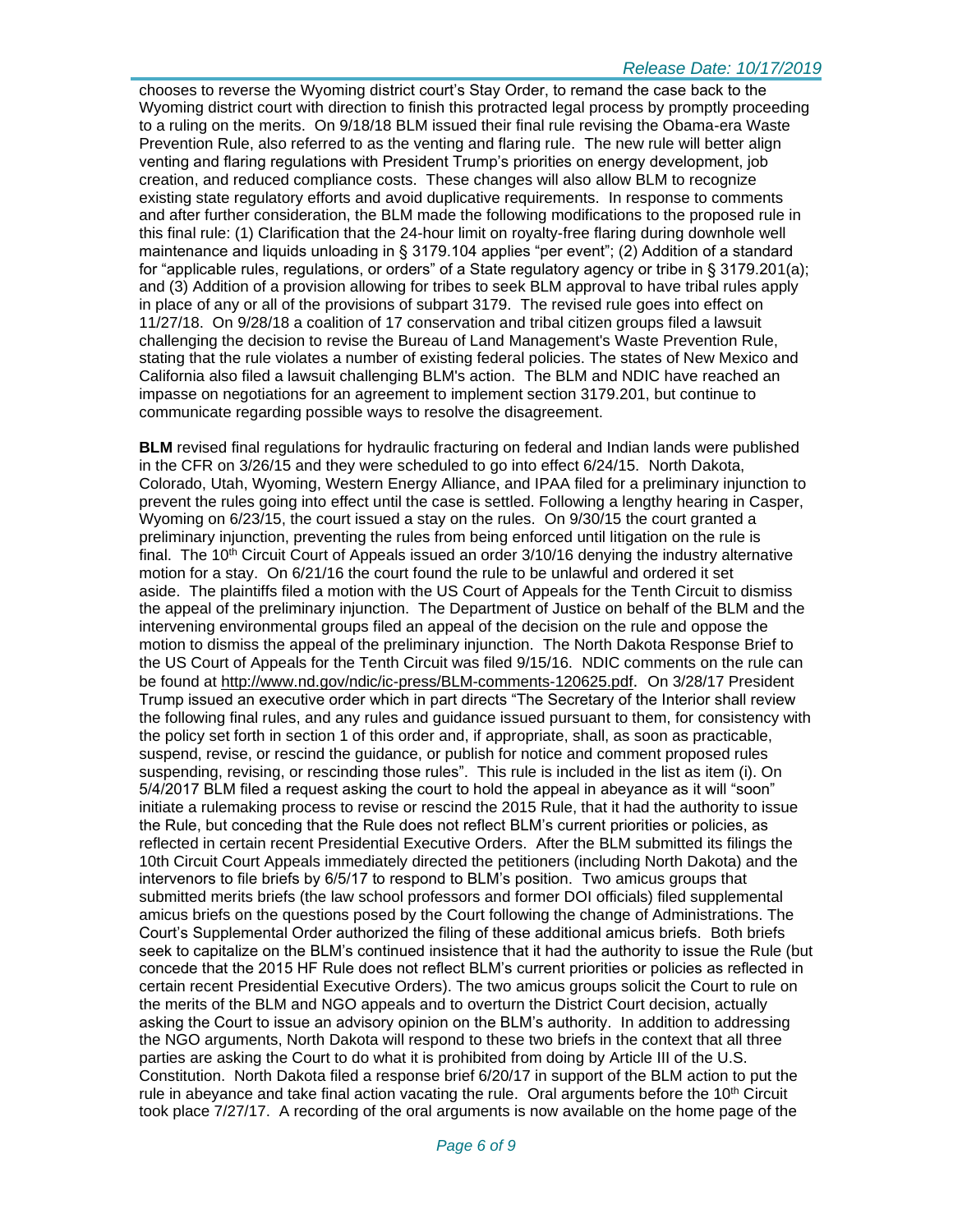court's website [http://www.ca10.uscourts.gov.](https://urldefense.proofpoint.com/v2/url?u=http-3A__www.ca10.uscourts.gov&d=DwMGaQ&c=2s2mvbfY0UoSKkl6_Ol9wg&r=-wqsZnBxny594KY8HeElow&m=Ul_VtJUX6iW5pvHjCcBxUWtskC0F4Dhry3sPtcEHvCw&s=laRHiLDv5w8otcQWQjpn82WMieoB2AZ-Q4M1LFQPL5s&e=) NDIC filed comments supporting BLM's rescission of the rule that can be found at [http://www.nd.gov/ndic/ic-press/dmr-blm-comment17-9.pdf.](http://www.nd.gov/ndic/ic-press/dmr-blm-comment17-9.pdf) On 09/21/17 the 10th Circuit issued a split (2-1) decision to dismiss the appeals as prudentially unripe, vacate the district court's judgment invalidating the rule, and remand with instructions to dismiss the underlying action without prejudice. Appellees State of North Dakota, State of Colorado, State of Utah, and State of Wyoming's filed a Petition for Panel Rehearing And/Or Request for En Banc Determination on 11/03/17. On 11/06/17 the court ordered the appellants to file a response to the Petition on or before 11/20/2017. The En Banc rehearing request was denied. The  $10<sup>th</sup>$  circuit court has not yet issued its mandate ending the current round of litigation in the Wyoming District court. The Ute tribe filed a motion on 1/12/18 asking the court to dismiss the appeals as moot based on the publication of the rescission rule and leave the WY court decision to vacate the rule in place. The court ordered the DOJ and BLM to file a response by 1/22/18. On 12/29/17 BLM published a final rule rescinding the 2015 Hydraulic Fracturing rules with 2 exceptions 1) the rule does not restore language requiring pre-approval of non-routine hydraulic fracturing operations and 2) the rule does not rescind changes to 43 CFR 3160 due to other rules published between 3/26/15 and 12/29/17 (electronic filing and venting & flaring rules). On 2/7/18 North Dakota filed a reply in support of its motion to dismiss the original rule appeal as moot pursuant to Federal Rule of Appellate Procedure 27(a)(4), and request that the Court should not issue the mandate, nor vacate the District Court's judgment based on two new and important developments: (1) on December 29, 2017, the Bureau of Land Management (BLM) promulgated a final rule rescinding the Hydraulic Fracturing Rule ("HF Rule"), and (2) on January 24, 2018, the Citizen Group Intervenors challenged the repeal of the HF Rule ("HF Repeal Rule") in the U.S. District Court for the Northern District of California.

**BLM** On 8/9/17 the DOI Interior board of Land Appeals stayed drilling on the Slawson Torpedo wells. The MHA Nation appealed the BLM decision to grant drilling permits because the well pad is located 600 feet from Lake Sakakawea although a 2012 tribal law requires the wells be 2,640 feet from the lake. The spacing unit for the wells contains private, federal, and state minerals while the surface location is on private land within the boundaries of the Fort Berthold Reservation. On 8/15/17 U.S. District Court Judge Daniel Hovland granted Slawson's request to continue drilling and on 8/29/17 extended the order allowing drilling to continue until another hearing on the matter is held. On 6/21/18 the Mandan, Hidatsa and Arikara Nation sued the U.S. Department of the Interior challenging a decision from the agency's Office of Hearing and Appeals that the tribe said approved drilling near a lake within the boundaries of the nation's Fort Berthold Indian Reservation. Among other things, the nation asked for "an order setting aside and vacating the director's decision and holding that the eight [applications for permit to drill] must be denied because they are within 1,000 feet of Lake Sakakawea, the source of the MHA Nation's drinking water; or in the alternative reinstituting the board's stay order and remanding the case back to the Department of the Interior for reconsideration." Slawson intervened in the case and moved to have the appeal transferred to the U.S. District Court in North Dakota. The court granted Slawson's motion and the appeal was transferred to the U.S. District Court in North Dakota, where it is currently pending.

# **Environmental Protection Agency**

**EPA** On 08/21/2018 the U.S. Environmental Protection Agency (EPA) proposed a new rule to reduce greenhouse gas (GHG) emissions from existing coal-fired electric utility generating units and power plants across the country. This proposal, entitled the Affordable Clean Energy (ACE) Rule, establishes emission guidelines for states to use when developing plans to limit GHGs at their power plants. The ACE Rule replaced the prior administration's Clean Power Plan (CPP) and instead empowers states, promotes energy independence, and facilitates economic growth and job creation. Pursuant to President Trump's Executive Order 13873, which directed Federal agencies to review burdensome regulations, the EPA undertook a review of the CPP. Many believed the CPP exceeded EPA's authority under the Clean Air Act, which is why 27 states, 24 trade associations, 37 rural electric co-ops, and three labor unions challenged the rule. The Supreme Court issued an unprecedented stay of the rule. The proposal was published in the Federal Register on 8/31/18 and EPA will take comment on the proposal for 60 days (until 10/30/18) and will hold a public hearing. More information is available at [https://www.epa.gov/stationary-sources-air-pollution/proposal-affordable-clean-energy-ace-](https://www.epa.gov/stationary-sources-air-pollution/proposal-affordable-clean-energy-ace-rule)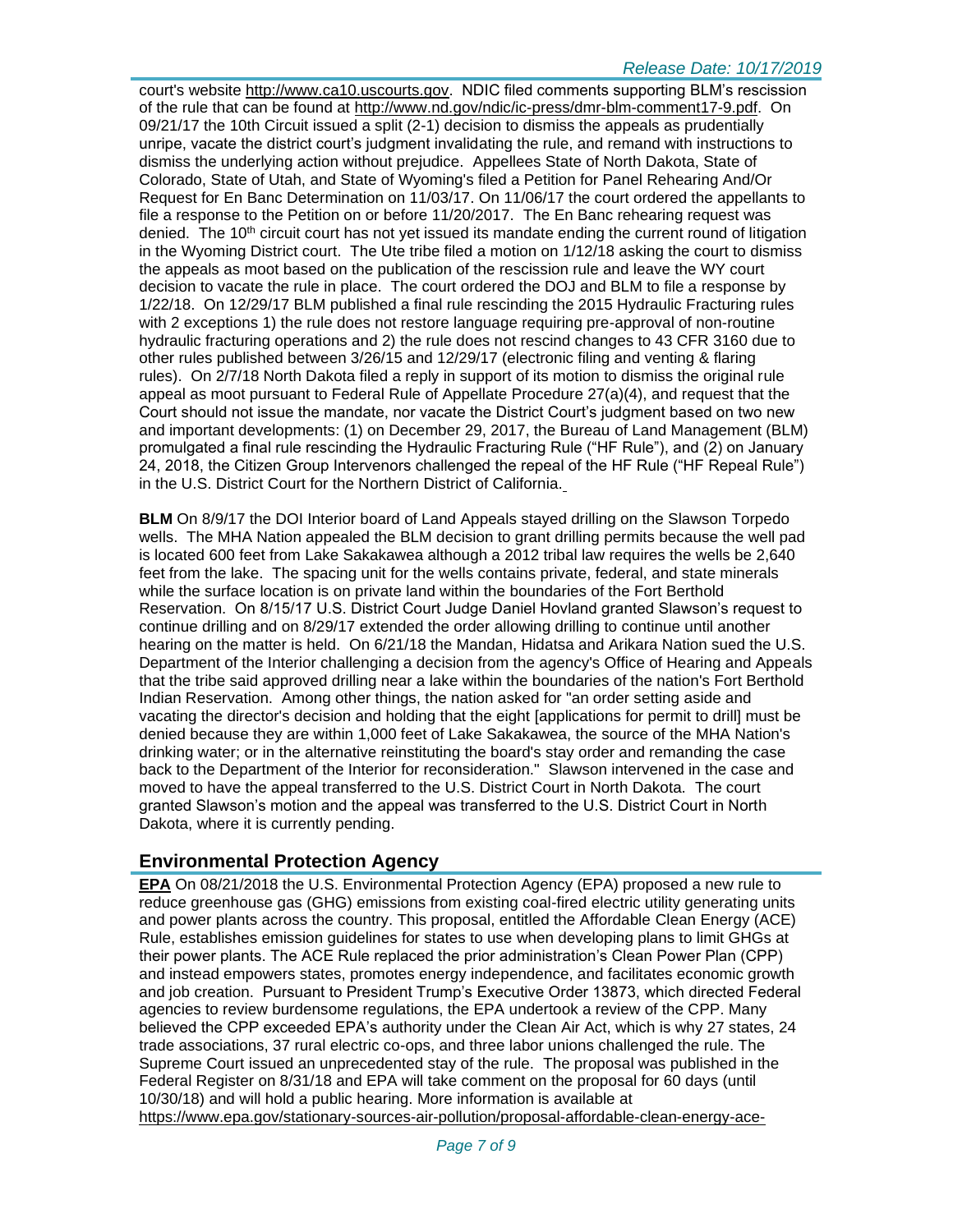[rule.](https://www.epa.gov/stationary-sources-air-pollution/proposal-affordable-clean-energy-ace-rule) On July 8, 2019, EPA issued the final Affordable Clean Energy rule (ACE) and repealed the Clean Power Plan. On the same day the American Lung Association and the American Public Health Association filed a challenge to the rules in the U.S. Court of Appeals for the District of Columbia. Since then, 22 states, the District of Columbia and six municipalities led by the state of New York lodged a challenge to the rules in the D.C. Circuit, followed closely by a third challenge brought by environmental groups. Numerous industry groups and power providers are seeking to intervene in the litigation in support of the ACE rule. The EPA has asked the court to expedite review of the challenges in the hope of achieving a resolution in the D.C. Circuit by summer of 2020.

**EPA** On 08/24/18 Trump administration officials at EPA announced they are phasing out the agency's enforcement focus on animal waste pollution and the oil and gas industry. Enforcement chief Susan Bodine said she wants to shift the focus away from oil and gas as a sector deserving of extra scrutiny and toward prioritizing broad environmental problems, such as air pollution.

**EPA** On 6/3/16 the final rule proposing a suite of changes to Clean Air Act permitting requirements for new and modified emissions sources in the oil and natural gas industry was published in the Federal Register. On 6/29/16 the NDIC decided to file a Petition for Review with the US Appeals Court for the District of Columbia to defend the state's sovereign jurisdiction over oil and gas regulation. Thirteen other states have joined this effort. North Dakota declined the standard offer to explore settlement through the court's mediation program.

The proposed actions and NDIC comments are as follows:

o Proposed New Source Performance Standards – Docket ID number EPA-HQ-OAR-2010- 0505. NDIC comments can be found at [http://www.nd.gov/ndic/ic-press/EPA-HQ-OAR-2010-](http://www.nd.gov/ndic/ic-press/EPA-HQ-OAR-2010-0505.pdf) [0505.pdf](http://www.nd.gov/ndic/ic-press/EPA-HQ-OAR-2010-0505.pdf)

o Draft Control Techniques Guidelines – Docket ID number: EPA-HQ-OAR-2015-0216. NDIC comments can be found at<http://www.nd.gov/ndic/ic-press/EPA-HQ-OAR-2015-0216.pdf> o Proposed Source Determination Rule – Docket ID number: EPA-HQ-OAR-2013-0685. NDIC comments can be found at<http://www.nd.gov/ndic/ic-press/EPA-HQ-OAR-2013-0685.pdf> o Proposed Federal Implementation Plan for Implementing Minor New Source Review Permitting in Indian Country – Docket ID number: EPA-HQ-OAR-2014-0606. NDIC comments can be found at<http://www.nd.gov/ndic/ic-press/EPA-HQ-OAR-2014-0606.pdf>.

North Dakota et al. and EPA have filed motions to govern further proceedings and briefing schedules. On 3/28/17 President Trump issued an executive order which in part directs "The Administrator shall review the final rule entitled "Oil and Natural Gas Sector: Emission Standards for New, Reconstructed, and Modified Sources," 81 Fed. Reg. 35824 (November 3, 2016), and any rules and guidance issued pursuant to it, for consistency with the policy set forth in section 1 of this order and, if appropriate, shall, as soon as practicable, suspend, revise, or rescind the guidance, or publish for notice and comment proposed rules suspending, revising, or rescinding those rules." On 4/7/17 EPA filed a motion to hold the cases in abeyance. On 6/8/17 the NGO environmental groups challenged EPA's November 5th decision to issue a 90 day stay of the Rule's upcoming implementation dates. The NGOs argue that EPA's justifications for its stay (onerous implementation costs and excessive state administrative burdens) of the Rule were already raised and rejected by EPA during EPA's original rulemaking and that the requirements of a "judicial stay" are not met. The NGO's action is a new case, filed in the D.C. Circuit. They have also filed an emergency motion asking the Court to immediately vacate EPA's decision. On November 3 the DC Circuit court issued a 2:1 decision granting the NGO petition and vacating EPA's 90 day stay of the rule. North Dakota filed an amicus brief in support of the EPA stay. On 7/13/17 the same DC Circuit court granted an EPA motion to recall the mandate and granting 14 days for then EPA to seek reconsideration or review by the full court. API and WVA along with other states filed petitions for rehearing en banc, but on 8/10/17 the entire DC Circuit issued an order denying the API and WVa et al States petitions. EPA now proposes a 2-year stay of certain provision in the oil and gas NSPS. North Dakota filed comments on 8/9/17 in support of the proposed 2-year stay. On 11/8/17 EPA published a Federal Register notice request for supplemental comments relating to the current Administration's efforts to change course on the oil and gas sector methane regulations put in place by the Obama Administration. North Dakota did not submit additional comment to EPA because the North Dakota comments submitted on 8/9/17 correctly advocate that EPA's rationale for the two year stay also justifies outright repeal of the